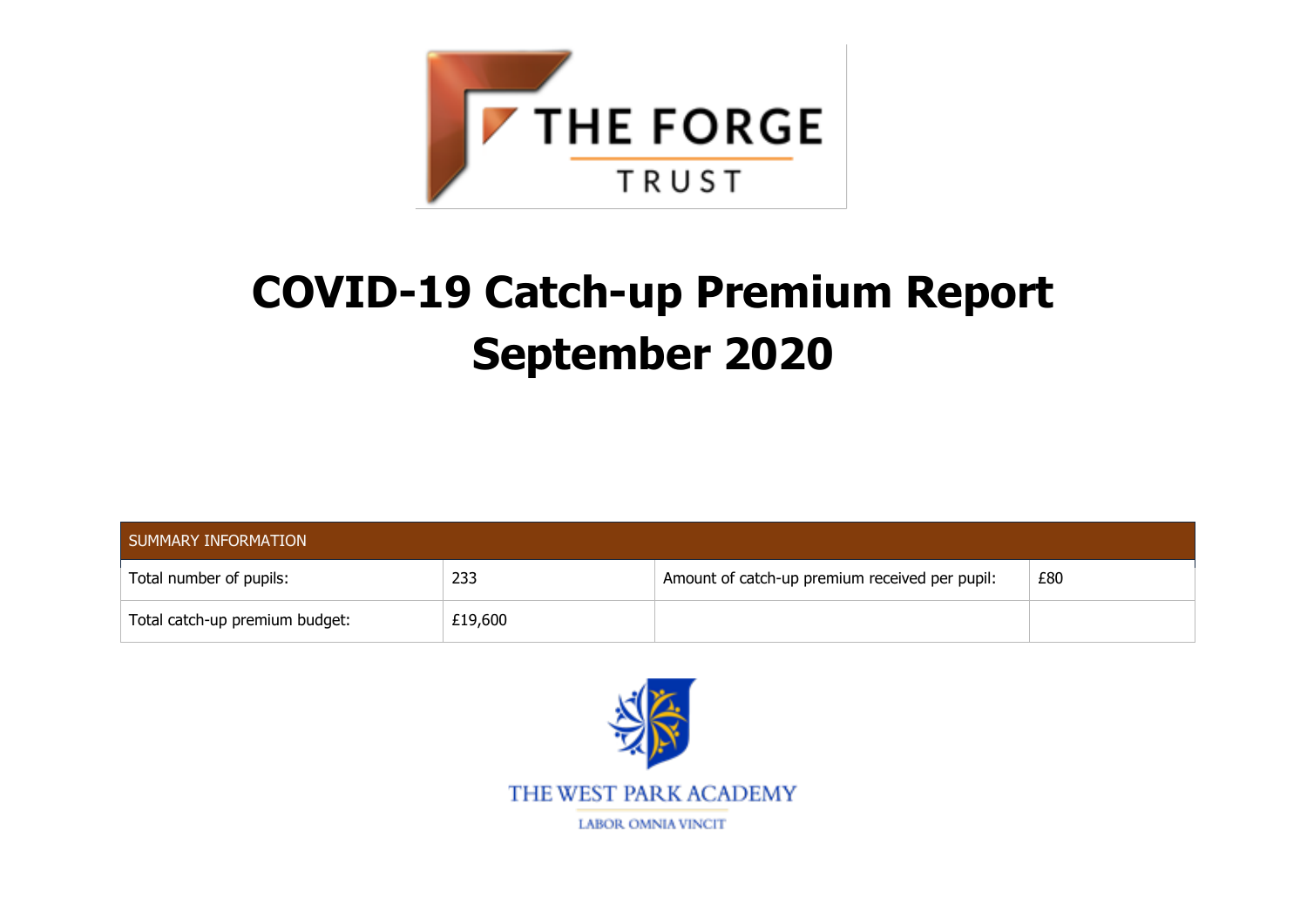### STRATEGY STATEMENT

The principal focus for the Covid catch-up funding is to raise the overall attainment across the school following the extended closure period. Baseline assessments in September 2020 along with less formal ongoing teacher assessment highlighted lower levels of attainment than what would normally have been expected. By using the school's last set of internal data (December 2019) and comparing with September 2020 baseline data, it was clear than a significant percentage of children had made very little progress in Reading, Writing and Maths. As a result, the catch-up funding will be used to accelerate the in-year progress during the 2020-2021 academic year as we aim to alleviate the impact of the school closures.

A key element of our catch-up plans will focus on early reading. Extensive research shows that children who begin secondary school with poor literacy skills usually struggle to achieve grades and qualifications which prepare them for adulthood. As a result, early reading skills (including for older children who are still learning early reading skills) will be invested in significantly.

Furthermore, the lack of opportunities afforded to our children since March 2020 (school trips, external visitors, after-school clubs) could potentially have had an impact on our children's overall wellbeing. We feel that investing in experiences which broaden our pupils' horizons will inevitably improve their wellbeing which equally will help support their academic progress.

#### BARRIERS TO FUTURE ATTAINMENT

| Academic barriers: (issues addressed in school such as low levels of literacy/maths) |                                                                                              |  |  |  |
|--------------------------------------------------------------------------------------|----------------------------------------------------------------------------------------------|--|--|--|
| А                                                                                    | General low levels of attainment across all subject areas due to missed time in school.      |  |  |  |
| В                                                                                    | Reading fluency and comprehension skills which are lower than their age related development. |  |  |  |
|                                                                                      | Supporting children's overall wellbeing so that they are ready to learn                      |  |  |  |

#### ADDITIONAL BARRIERS

External barriers: (issues which require action outside school such as home learning environment and low attendance)

D Helping parents to support their children with learning at home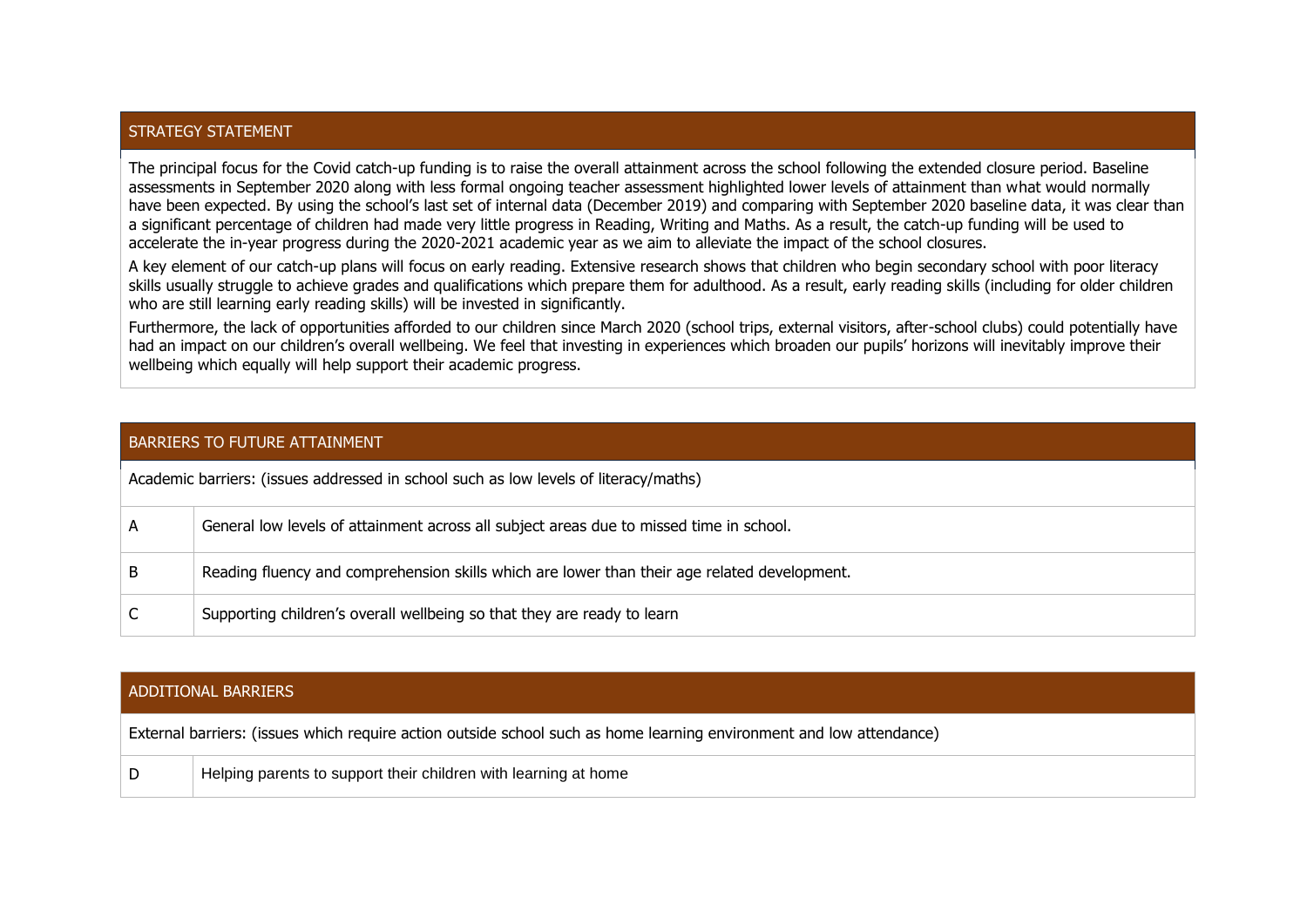## **Planned expenditure for current academic year**

| Quality of teaching for all                                                                                                             |                                                                                                                                                                                                                                                                                                                                                            |                                                                                                                                                                                                                                                                                                                                                    |                                                                                                                                              |                                       |                                                                                                                                                   |  |  |
|-----------------------------------------------------------------------------------------------------------------------------------------|------------------------------------------------------------------------------------------------------------------------------------------------------------------------------------------------------------------------------------------------------------------------------------------------------------------------------------------------------------|----------------------------------------------------------------------------------------------------------------------------------------------------------------------------------------------------------------------------------------------------------------------------------------------------------------------------------------------------|----------------------------------------------------------------------------------------------------------------------------------------------|---------------------------------------|---------------------------------------------------------------------------------------------------------------------------------------------------|--|--|
| Action                                                                                                                                  | Intended outcome and<br>success criteria                                                                                                                                                                                                                                                                                                                   | What's the evidence and<br>rationale for this choice?                                                                                                                                                                                                                                                                                              | How will you make sure it's<br>implemented well?                                                                                             | Staff lead                            | When will you<br>review this?                                                                                                                     |  |  |
| Provide whole school<br>training in the<br>delivery of high<br>quality phonics<br>teaching.<br><b>Cost - £1100</b>                      | Phonics is taught in a<br>$\bullet$<br>standardised way<br>across the school<br>Staff in all year groups<br>are able to deliver high<br>quality phonics lessons<br>West Park has a clear<br>$\bullet$<br>approach to the<br>teaching of phonics<br>which outlines how we<br>expect children to<br>progress and what we<br>do when children fall<br>behind. | In 2019, the school's Y1<br>phonics screener<br>percentage was 47%. The<br>impact of school closures<br>compounded this situation<br>further.<br>As a result, we have<br>invested a standardised<br>phonics approach. This is<br>backed up by the EEF who<br>highlight the significant<br>impact a clear and focused<br>phonics strategy can have. | Bi-weekly monitoring of the<br>$\bullet$<br>delivery of phonics is in place.<br>Children are assessed on a<br>$\bullet$<br>half termly basis | Natasha de<br>Jesus (Phonics<br>Lead) | December<br>$2020 -$ this<br>will allow us<br>to analyse the<br>progress<br>children have<br>made across<br>the school in<br>a 3 month<br>period. |  |  |
| Further investment in<br>decodable reading<br>books which underpin<br>the phonics strategy<br>highlighted above.<br><b>Cost - £2000</b> | Children are learning to<br>read will always have a<br>reading book which is<br>closely aligned to their<br>development stage                                                                                                                                                                                                                              | As above                                                                                                                                                                                                                                                                                                                                           |                                                                                                                                              |                                       |                                                                                                                                                   |  |  |
| Total budgeted cost:                                                                                                                    |                                                                                                                                                                                                                                                                                                                                                            |                                                                                                                                                                                                                                                                                                                                                    |                                                                                                                                              |                                       | £3100                                                                                                                                             |  |  |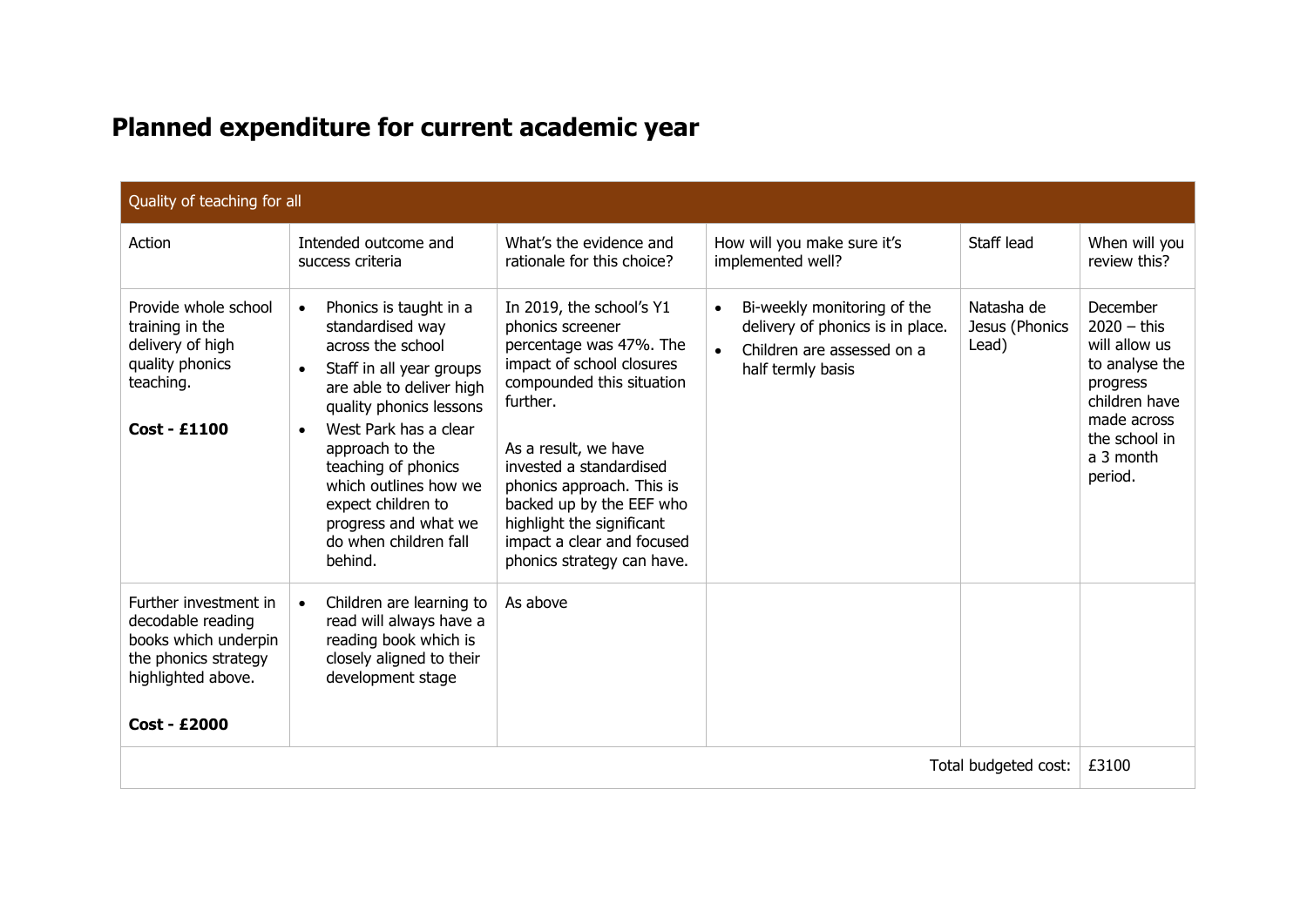| <b>Targeted Support</b>                                                                                                                                                                                                                                                            |                                                                                                                                            |                                                                                                                                                                                                                                                                                                                                    |                                                                                                                                                       |                            |                                                                  |  |  |  |
|------------------------------------------------------------------------------------------------------------------------------------------------------------------------------------------------------------------------------------------------------------------------------------|--------------------------------------------------------------------------------------------------------------------------------------------|------------------------------------------------------------------------------------------------------------------------------------------------------------------------------------------------------------------------------------------------------------------------------------------------------------------------------------|-------------------------------------------------------------------------------------------------------------------------------------------------------|----------------------------|------------------------------------------------------------------|--|--|--|
| Action                                                                                                                                                                                                                                                                             | Intended outcome and<br>success criteria                                                                                                   | What's the evidence<br>and rationale for this<br>choice?                                                                                                                                                                                                                                                                           | How will you make sure<br>it's implemented well?                                                                                                      | Staff Lead                 | When will you review<br>this?                                    |  |  |  |
| Daily phonics<br>interventions for<br>children not able to<br>access the phonics<br>stage which aligns with<br>their age<br>Cost - £5300 (This is<br>the cost of 2 hours per<br>day of a Grade 4<br><b>Teaching Assistant, 39</b><br>weeks per year)                               | Targeted intervention<br>tailored to each child's<br>specific needs leads to<br>accelerated progress<br>and a closure of<br>attainment gap | Along with the EEF<br>evidence that a clear<br>phonics approach has a<br>significant impact,<br>there is also evidence<br>that 1:1 intervention,<br>despite its high cost, is<br>also an intervention<br>which results in<br>significant progression.                                                                              | Bi-weekly<br>$\bullet$<br>monitoring of the<br>delivery of phonics<br>is in place.<br>Children are<br>$\bullet$<br>assessed on a half<br>termly basis | Natasha de Jesus           | December 2020                                                    |  |  |  |
| Implementation of the<br><b>NELI (Nuffield Early</b><br>Language Intervention)<br>programme in<br>Foundation 2<br>Cost - £3100 (Cost of 2<br>x Grade 4 Teaching<br><b>Assistants delivering</b><br>for 20 weeks $+$ cost of<br>training hours and<br>some additional<br>resources) | Targeted intervention<br>designed to help young<br>children overcome<br>speech and language<br>difficulties                                | The intervention has<br>been evaluated in<br>robust trials funded by<br>the Education<br><b>Endowment Foundation</b><br>and the Nuffield<br>Foundation. These<br>have found it to be<br>effective for improving<br>children's oral language<br>skills as well as<br>promoting longer-term<br>progress in reading<br>comprehension. | Principal and EYFS<br>$\bullet$<br>Lead to monitor<br>delivery of the<br>programme on a<br>regular basis                                              | Beth Turner (EYFS<br>Lead) | Programme ends July<br>$2021 -$ interim<br>monitoring throughout |  |  |  |
| Principal to deliver daily<br>composition lesson in<br>Y4 to reduce class sizes<br>and improve progress                                                                                                                                                                            | Experienced teacher to<br>support group of 12<br>children in making<br>accelerated progress<br>with writing skills                         | The current Y4 had low<br>levels of attainment at<br>the end of KS1. This<br>issue has been<br>compounded by<br>extended school                                                                                                                                                                                                    | Monitor informally<br>$\bullet$<br>through day to day<br>feedback and<br>through termly<br>assessments                                                | Mark Nunn                  | Ongoing                                                          |  |  |  |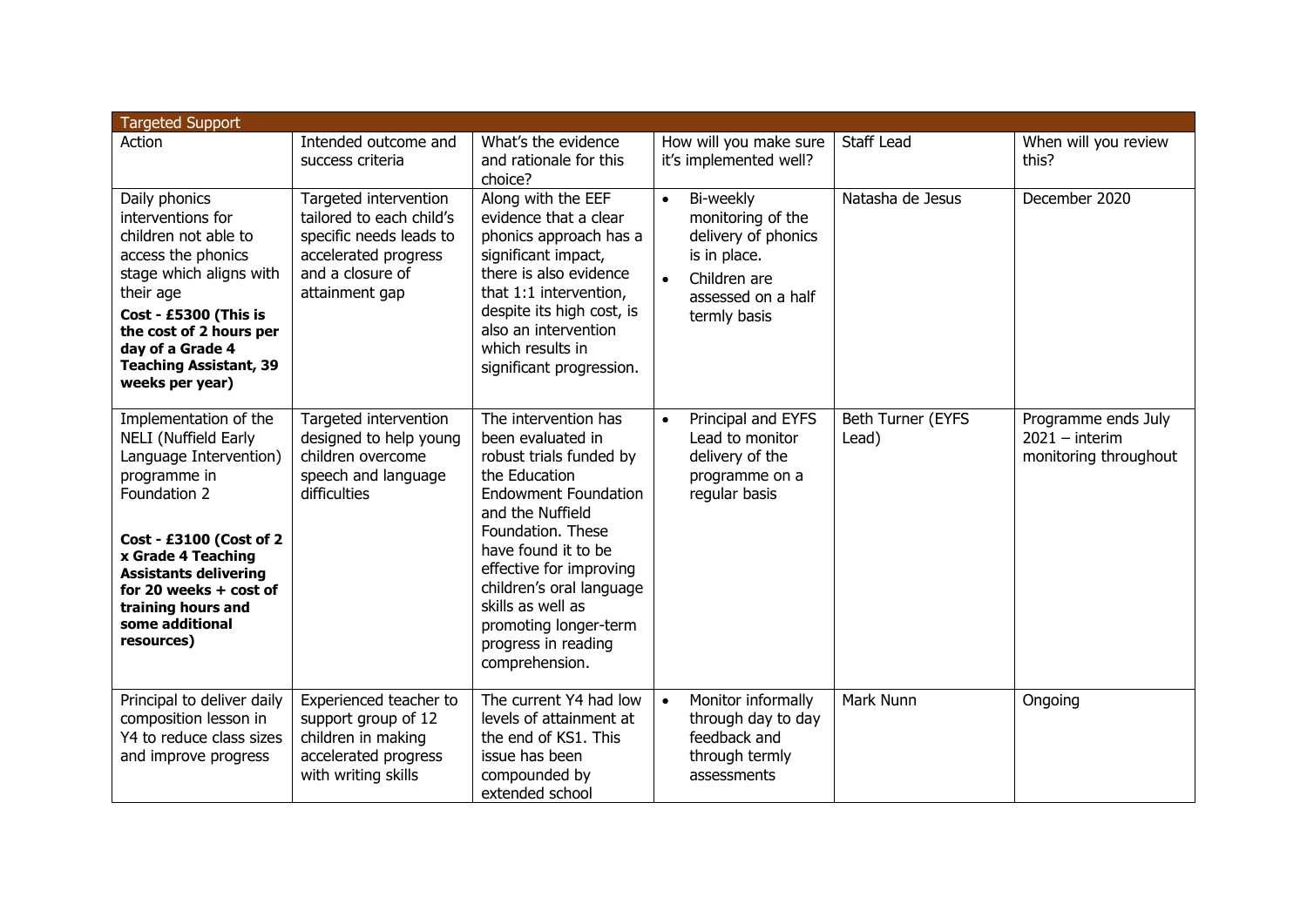| Cost - £3600 (7.5<br>hours per week x 20<br>weeks in a year)                             | through personalised<br>teaching approach                                                                                             | closures. Therefore,<br>smaller group sizes for<br>this subject will be<br>beneficial in<br>personalising teaching<br>approach and<br>accelerating progress.                                                                                                                                                                                       |                                                    |           |        |
|------------------------------------------------------------------------------------------|---------------------------------------------------------------------------------------------------------------------------------------|----------------------------------------------------------------------------------------------------------------------------------------------------------------------------------------------------------------------------------------------------------------------------------------------------------------------------------------------------|----------------------------------------------------|-----------|--------|
| Provision for 1:1 tuition<br>in the spring and<br>summer terms<br>Cost - £2500 available | Following baseline<br>assessments in<br>September and Autumn<br>assessments, children<br>to be identified for<br>targeted 1:1 tuition | As outlined by the EEF,<br>1:1 tuition is a highly<br>effective use of<br>funding. Due to its high<br>cost, 1:1 tuition will<br>only begin in the spring<br>term once it becomes<br>clear which children are<br>struggling to make<br>accelerated progress<br>through the other<br>measures outlined here<br>as well as quality first<br>teaching. | 1:1 tuition passports<br>and termly<br>assessments | Mark Nunn | Termly |
| Total Budgeted Cost: £14,500                                                             |                                                                                                                                       |                                                                                                                                                                                                                                                                                                                                                    |                                                    |           |        |